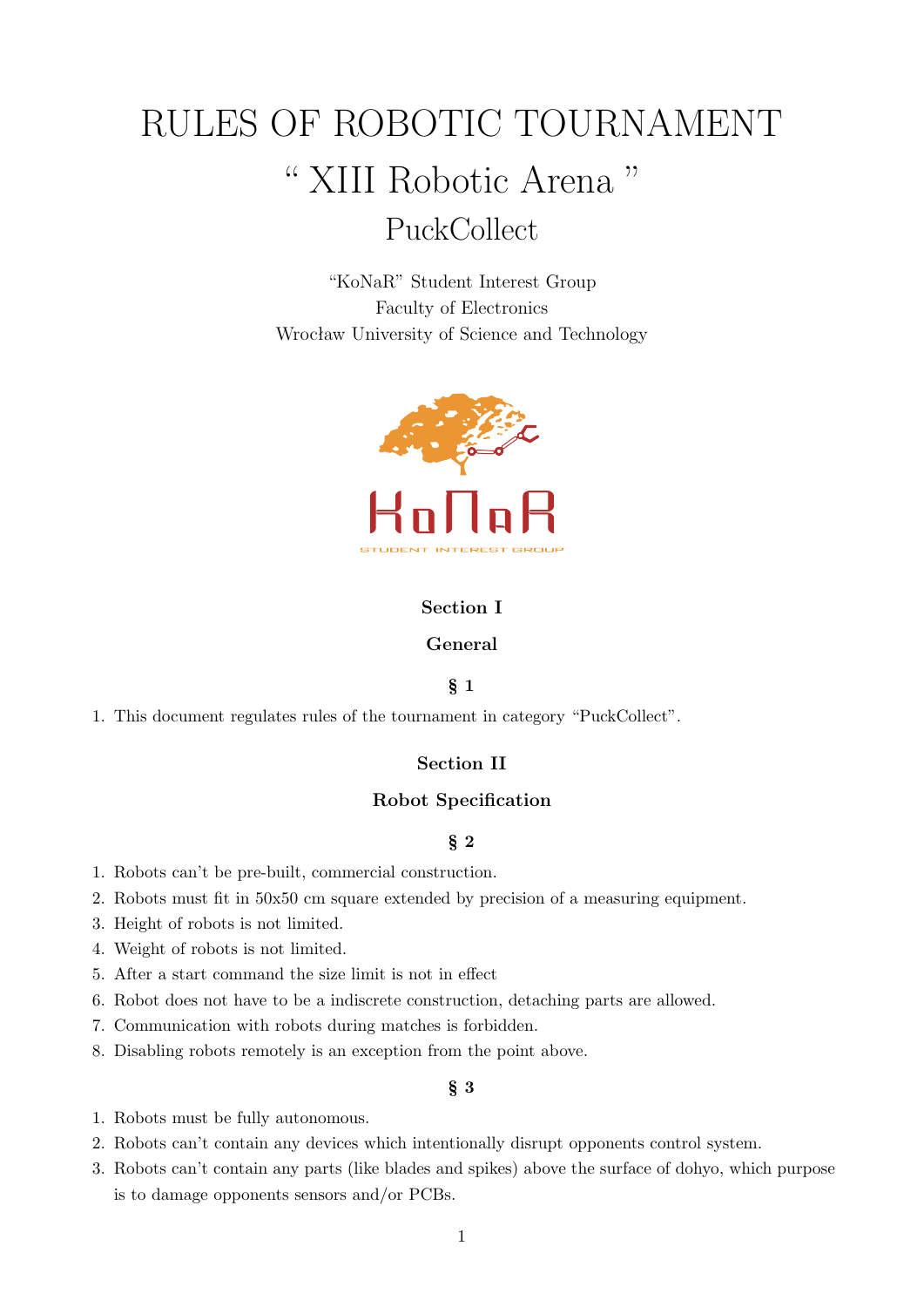- 4. Any parts that could damage the board are not allowed.
- 5. Any flaming devices are not allowed.
- 6. Any pitching devices are not allowed.
- 7. Any devices that could emit gas, fluids or powder are not allowed.
- 8. Robots functionality cannot be dependent on varying environment during tournament, such as lighting (from dusk to bright reflectors), smoke, loud music or laser effects. The show may be lit by regular lightbulbs, halogens, energy saving lightbulbs, fluorescent lamps, LEDs and other lightsources common in households. Organizers have no control over street lighting near windows of the building. During the show it will be forbidden to use camera flashes and other intense light.

#### **Section III**

#### **Board Specification**

#### § **4**

- 1. Board on which the games will be held will be a 250x250cm square.
- 2. The board will be surrounded by walls of an unspecified colour with a height of at least 8cm.
- 3. In opposite corners of the board will be two zones ("bases"), squares 70x70cm.
- 4. One base will be blue and the other will be red.
- 5. Rest of the board ("neutral zone") will be white.
- 6. The neutral zone will contain randomly placed coloured discs ("pucks").
- 7. Pucks will be 40mm in diameter and 20mm in height, their edges slightly rounded.
- 8. In the beginning of the match there will be 10 pucks in both colours (blue and red).

#### **Section IV**

## **Competition**

- § **5**
- 1. Tournament will consist of one stage.
- 2. Type of the competition (league or cup system) will be chosen by the organizers after registration has ended and will depend on number of contestants.
- 3. Results will be announced after judges count final scores.

#### § **6**

- 1. Matches will be held according to a schedule given by a judge.
- 2. A robot not showing up to a match by schedule will result in a reminder from a judge.
- 3. If within 5 minutes from a reminder the robot will not show up to the match, it is considered as his loss.

## **Section V**

#### **Winner Selection Rules**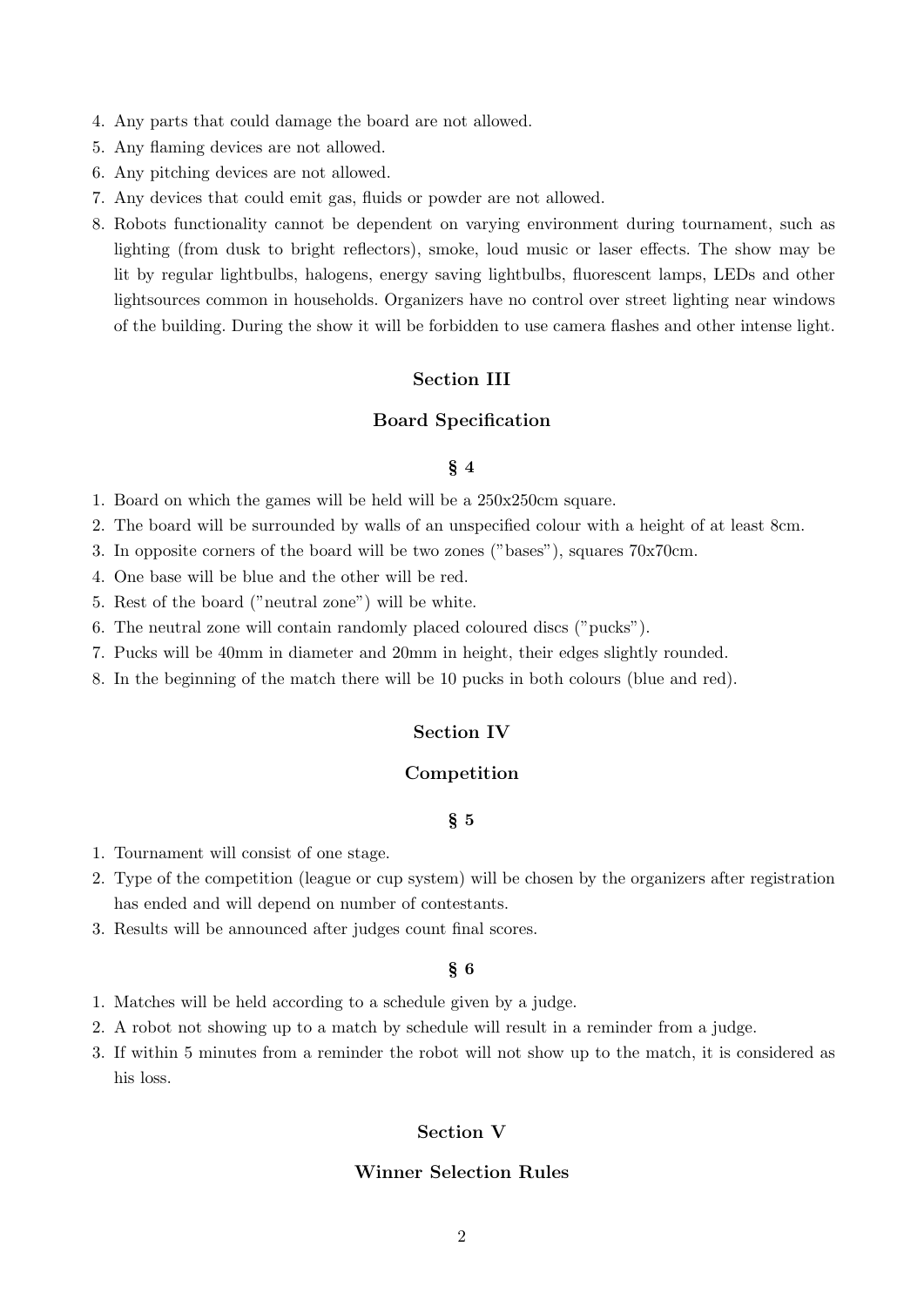- 1. There are two robots in a match.
- 2. Before the match, colours of the bases will be assigned randomly.
- 3. Robots are placed in respective bases, so that no part of the robot is outside of the starting zone.
- 4. Robots are started on the mark of a judge.
- 5. In case of no reaction for the "start" command the round is repeated. If after three consecutive rounds the start will not occur, referee decides of further course of the match.

#### § **8**

- 1. Match points are granted for each collected puck:
	- +1 point for each puck of the same colour as the base,
	- -1 point for each puck of the colour of the enemy base.
- 2. Robots score cannot be negative. If the robot has collected more "enemy" pucks than his own, his score is 0.
- 3. Puck is considered as collected if all these conditions are met at once:
	- (a) whole puck is inside of the base,
	- (b) it is touching with one of its bases for at least one second,
	- (c) is not covered by any part of the robot.
- 4. Pucks that are considered collected are immediately removed from the board by judges.
- 5. The match duration is 3 minutes.
- 6. The match can be finished early in case:
	- (a) all pucks are collected,
	- (b) of judges decision,
	- (c) both participating parties agree to do so.
- 7. Robot with a higher score wins the match.
- 8. In case both robots have the same number of points, it is considered a draw.

## § **9**

- 1. If the competition is held in a league system, robots are ranked by following rules:
	- (a) Won match grants 3 big points.
	- (b) Draw grants 1 big point.
	- (c) Lost match doesn't grant any points.
	- (d) Robots are ranked by following rules (if there's a draw, next point is considered):
		- (i) Big points ranked from most to least.
		- (ii) Difference between sum of its match points and points earned by its enemies in each of these matches, ranked descendingly.
		- (iii) Match points ranked from most to least.
		- (iv) Result of a direct confrontation.
		- (v) Coin toss.
	- (e) A judge can announce an additional match between two robots in stead of a coin toss.
- 2. If the competition is held in a cup system, robots are ranked by following rules:
	- (a) Winning a match results in advancement to a next round.
	- (b) Winner of the final match will be a champion of this competition.